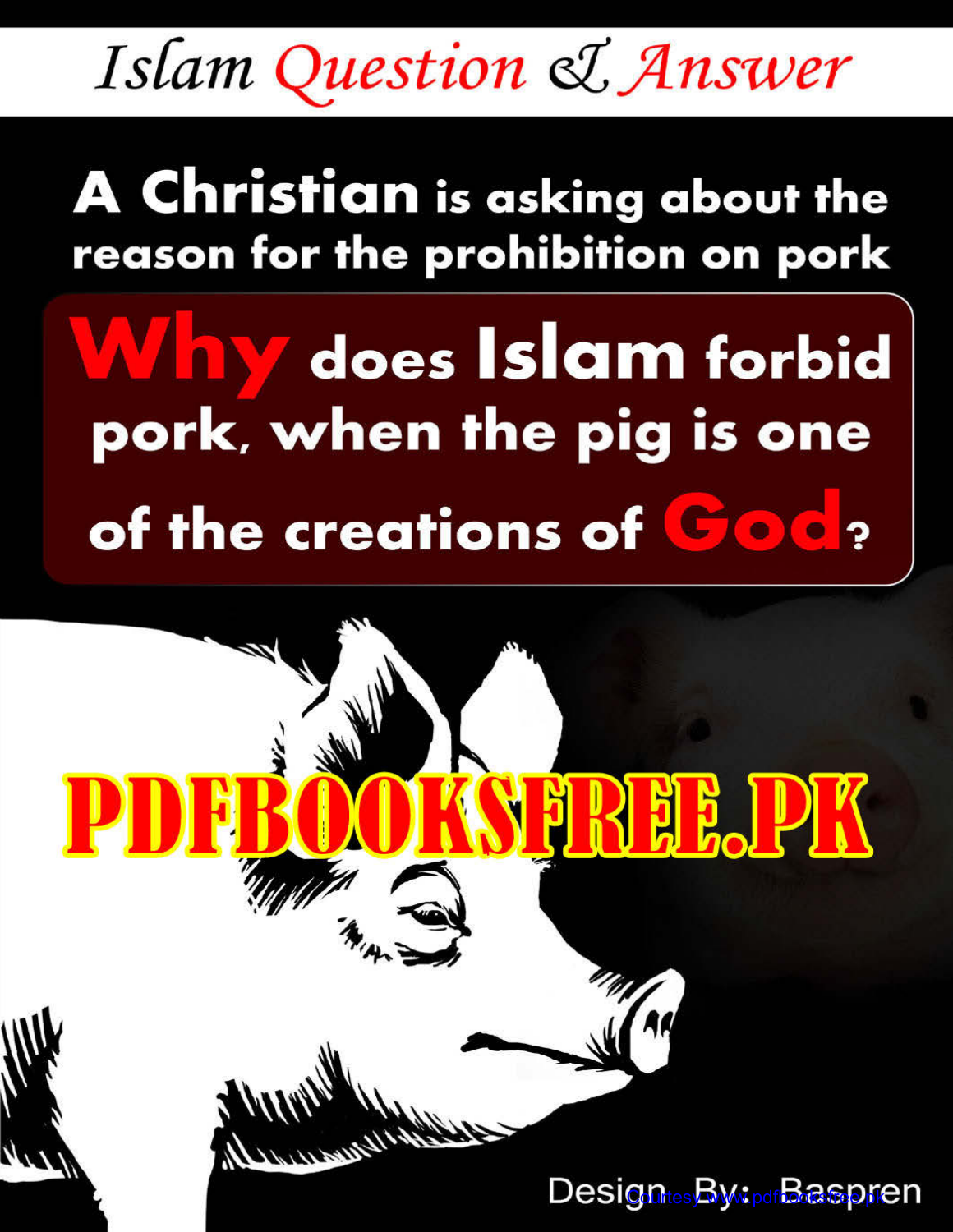### **A Christian is asking about the reason for the prohibition on pork**

**(English)** 

 **نصراني يسأل عن الحكمة وراء تحريم أكل لحم الخترير**

**ي( )إنجليز**

#### **Muhammed Salih Al-Munajjid**

 **محمد صالح المنجد**

**<http://www.islamqa.com>**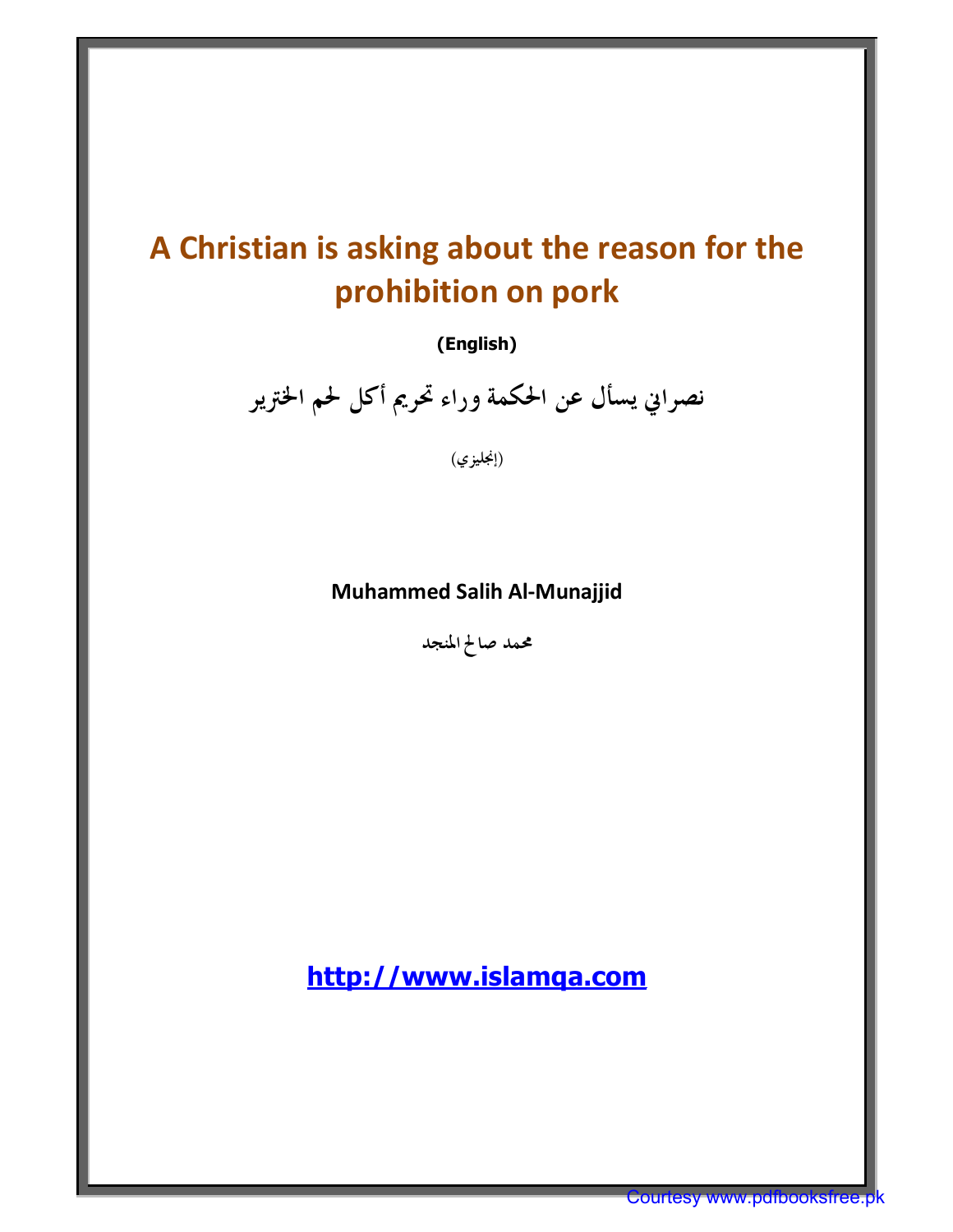#### **Why does Islam forbid pork, when the pig is one of the creations of God?**

Praise be to Allaah.

#### **Firstly:**

Our Lord has forbidden eating pork in definitive terms. Allaah says (interpretation of the meaning):

"Say (O Muhammad): I find not in that which has been revealed to me anything forbidden to be eaten by one who wishes to eat it, unless it be Maytah (a dead animal) or blood poured forth (by slaughtering or the like), or the flesh of swine (pork); for that surely, is impure or impious (unlawful) meat (of an animal) which is slaughtered as a sacrifice for others than Allaah (or has been slaughtered for idols, or on which Allaah's Name has not been mentioned while slaughtering)…" [Al-An'aam:145]

By the mercy of Allaah and His kindness towards us, Allaah has permitted us to eat all good things, and He has not forbidden anything but those that are impure. Allaah says (interpretation of the meaning):

"…he allows them as lawful At-Tayyibaat (i.e. all good and lawful as regards things, deeds, beliefs, persons and foods), and prohibits them as unlawful Al-Khabaa'ith (i.e. all evil and unlawful as regards things, deeds, beliefs, persons and foods)…" [Al-A'raaf:157]

We do not doubt for an instant that the pig is a dirty and filthy animal, and that eating it is harmful to man. Moreover it lives on dirt and filth, and it is something that is off-putting to those of a sound nature who refuse to touch it, because eating it is either a cause or a sign of a person's oddness.

#### **Secondly:**

With regard to the physical harm caused by eating pork, modern science has proved a number of things, such as the following:

Pork is regarded as one of the kinds of meat that contain the most cholesterol, an increase of which in the bloodstream leads to an in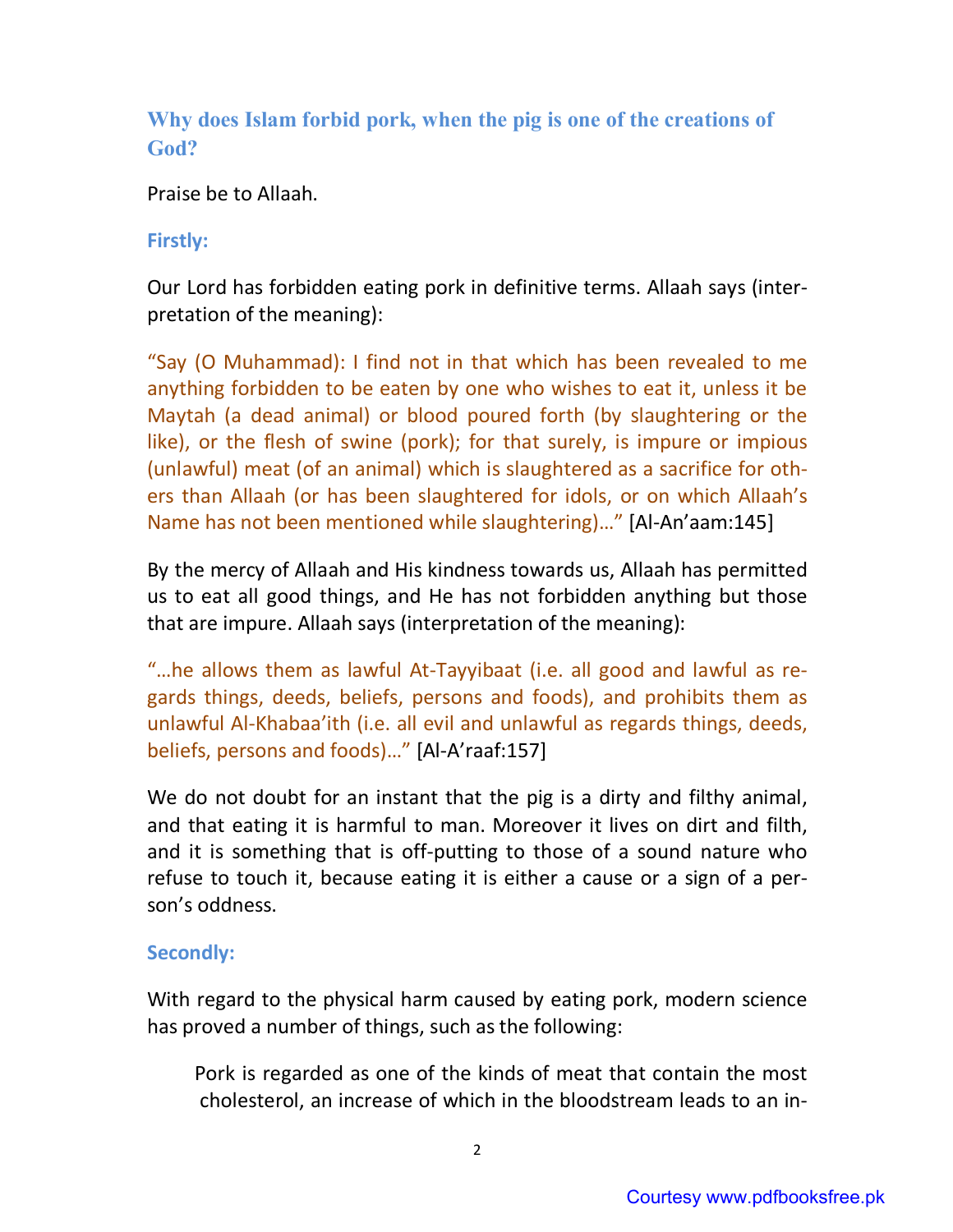creased likelihood of blocked arteries. The fatty acids in pork are also of an unusual formation, when compared with the fatty acids in other types of food, which makes them more easily absorbed by the body, thus increasing cholesterol levels.

Pork meat and pork fat contribute to the spread of cancers of the colon, rectum, prostate and blood.

Pork meat and pork fat contribute to obesity and related diseases that are difficult to treat.

Eating pork leads to scabies, allergies and stomach ulcers.

Eating pork causes lung infections which result from tapeworms, lungworms and microbial infections of the lungs.

The most serious danger of eating pork is that pork contains tapeworms which may grow to a length of 2-3 meters. The growth of the eggs of these worms in the human body may lead to insanity and hysteria if they grow in the area of the brain. If they grow in the region of the heart that may lead to high blood pressure and heart attacks. Another kind of worm that is to be found in pork is the trichinosis worm that cannot be killed by cooking, the growth of which in the body may lead to paralysis and skin rashes.

The doctors have confirmed that tapeworm disease is regarded as one of the serious diseases that may result from eating pork. It may develop in the small intestine and after several months may grow into a large worm whose body is composed of a thousand segments, with a length of 4-10 meters, which lives alone in the intestine of the infected person and part of it may appear when he defecates. When the pig swallows and ingests its eggs, they enter the tissues and muscles in the form of larvae sacs containing fluid and the head of the tapeworm. When a person eats infected pork, the larva turns into a complete worm in the intestine. These worms cause weakness and vitamin B12 deficiency, which leads to a specific type of anaemia, which may in turn cause nervous problems. In some cases the larvae may reach the brain, causing convulsions, increased pressure within the brain, epilepsy and even paralysis.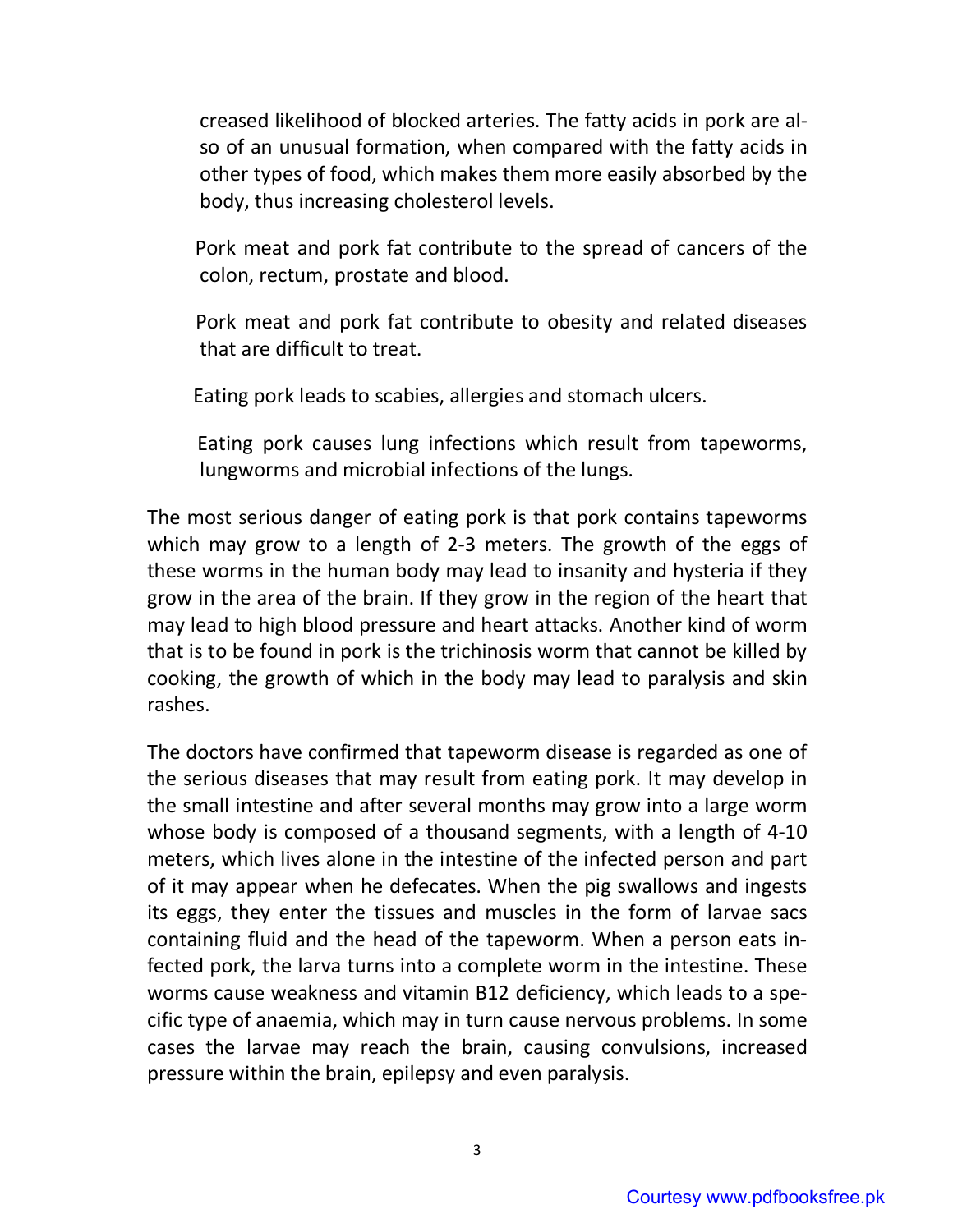Eating pork that is not thoroughly cooked may also lead to trichinosis (infestation with a hairlike nematode worm). When these parasites reach the small intestine, three to five days later many larvae appear which enter the intestine and reach the blood, from which they reach most of the tissues of the body. The larvae move to the muscles and form cysts there, and the patient suffers intense muscle pains. The disease may develop into infection of the cerebral membrane and brain, and infections of the heart muscle, lungs, kidneys and nerves. It may be a fatal disease in rare cases.

It is well known that there are some diseases that are unique to humans and are not shared with any other animals except pigs, such as rheumatism and joint pain. Allaah indeed spoke the truth when He said (interpretation of the meaning):

"He has forbidden you only the Maytah (dead animals), and blood, and the flesh of swine, and that which is slaughtered as a sacrifice for others than Allaah (or has been slaughtered for idols, on which Allaah's Name has not been mentioned while slaughtering). But if one is forced by necessity without willful disobedience nor transgressing due limits, then there is no sin on him. Truly, Allaah is Oft-Forgiving, Most Merciful" [al-Baqarah: 173]

These are some of the harmful effects of eating pork. Perhaps after studying them you will not have any doubts that it is forbidden. We hope that this will be the first step in your being guided towards the true religion. So stop, research, look and think, objectively and fairly, seeking only to find out the truth and follow it. I ask Allaah to guide you to that which is best for you in this world and in the Hereafter.

But even if we did not know about the harmful effects of eating pork, this would not change our belief that it is haraam in the slightest, or weaken our resolve to abstain from it. You know that when Adam (peace be upon him) was expelled from the Garden, it was because he ate from the tree from which Allaah forbade him to eat. We do not know anything about that tree, and Adam did not need to enquire into the reason why it was forbidden to eat from it. Rather it was sufficient for him, as it is sufficient for us and for every believer, to know that Allaah has forbidden it.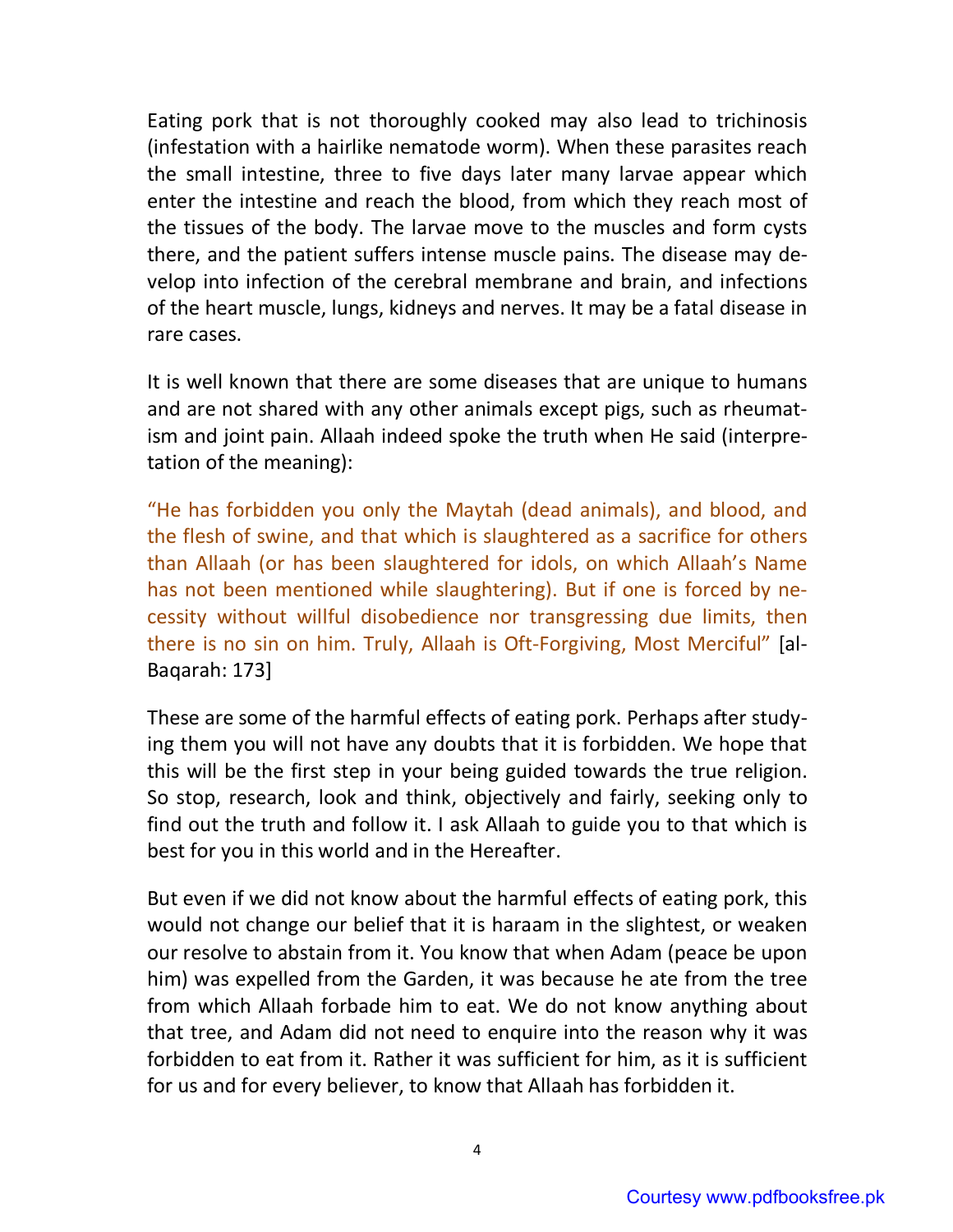Look at some of the harmful effects of eating pork; look at the research of the Fourth Annual Conference of Islamic Medicine, Kuwait edition, p. 731 ff; and *al-Wiqaayah al-Sihhiyyah fi Daw' al-Kitaab wal-Sunnah* by Lu'lu'ah bint Saalih, p. 635 ff.

But we ask you once again: Isn't pork forbidden in the Old Testament which forms part of your Holy Book?

"Do not eat any detestable thing. These are the animals you may eat… The pig is also unclean; although it has a split hoof, it does not chew the cud, you are not to eat their meat or touch their carcasses."

(Deuteronomy 14:3-8)

See also Leviticus 11-1-8.

We do not need to quote evidence that pork is forbidden for the Jews. If you have any doubt then ask people and they will tell you. But what we think we need to draw you attention to is some other things that are also mentioned in your Holy Book, this time in the New Testament which tells you that the rulings of the Torah still apply to you and cannot be changed. Doesn't it say in the Bible that the Messiah said:

"Do not think that I have come to abolish the Law or the Prophets. I have not come to abolish them but to fulfil them. I tell you the truth, until heaven and earth disappear, not the smallest letter, not the least stroke of a pen, will by any means disappear from the Law until everything is accomplished."

Matthew 5:17-18?

With this text, we do not need to look for another ruling on pork in the New Testament, but we will add here another quotation which shows definitively that pork is impure:

"A large herd of pigs was feeding on the nearby hillside. The demons begged Jesus: 'Send us among the pigs; allow us to go into them.' He gave them permission, and the evil spirits came out and went into the pigs."

Mark 5:11-13